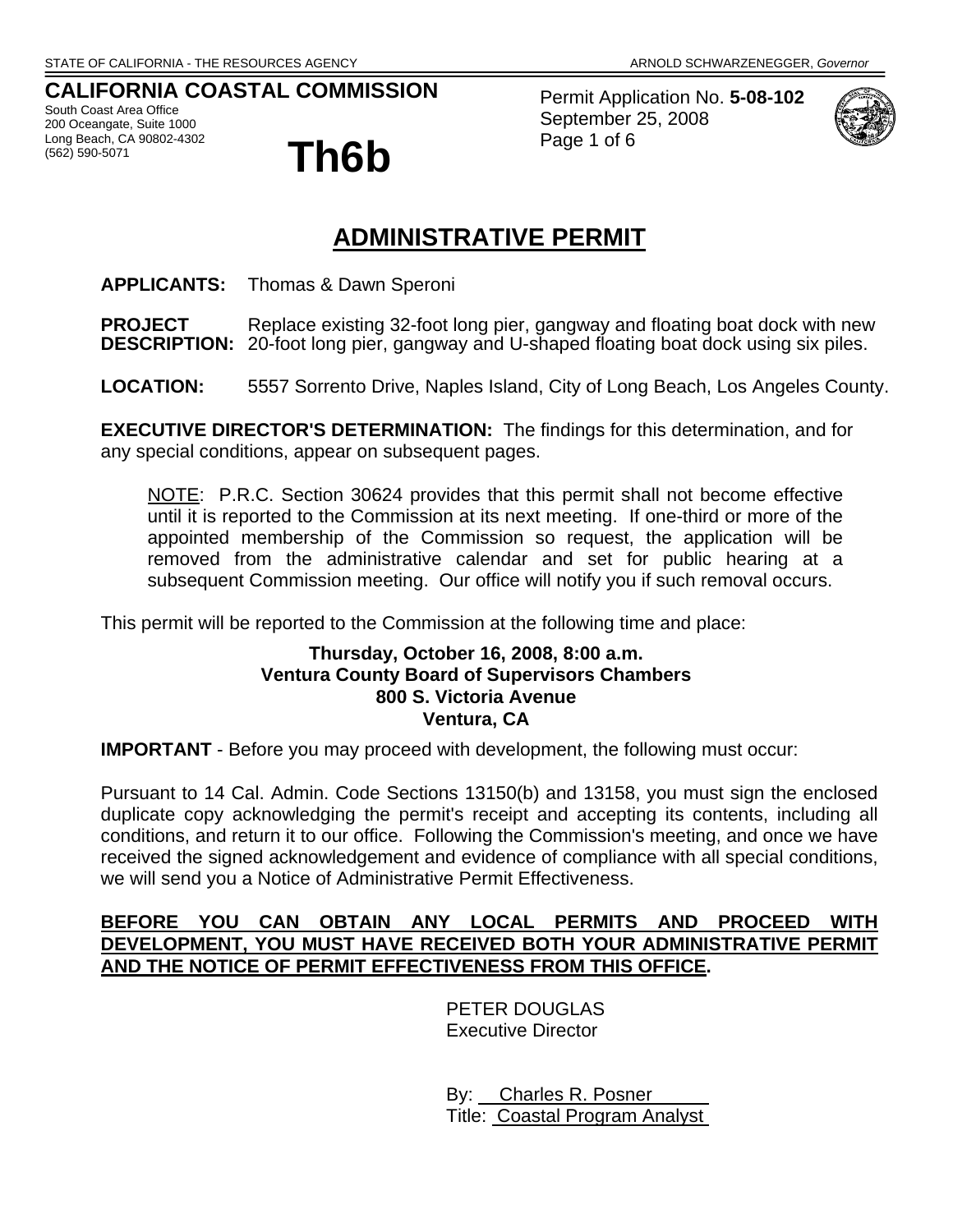# 5-08-102 Page 2 of 6

## **STANDARD CONDITIONS:**

- 1. Notice of Receipt and Acknowledgment. The permit is not valid and development shall not commence until a copy of the permit, signed by the permittee or authorized agent, acknowledging receipt of the permit and acceptance of the terms and conditions, is returned to the Commission office.
- 2. Expiration. If development has not commenced, the permit will expire two years from the date this permit is reported to the Commission. Development shall be pursued in a diligent manner and completed in a reasonable period of time. Application for extension of the permit must be made prior to the expiration date.
- 3. Interpretation. Any questions of intent or interpretation of any term or condition will be resolved by the Executive Director or the Commission.
- 4. Assignment. The permit may be assigned to any qualified person, provided assignee files with the Commission an affidavit accepting all terms and conditions of the permit.
- 5. Terms and Conditions Run with the Land. These terms and conditions shall be perpetual, and it is the intention of the Commission and the permittee to bind all future owners and possessors of the subject property to the terms and conditions.

## **SPECIAL CONDITIONS:** See Page Five.

## **EXECUTIVE DIRECTOR'S DETERMINATION (continued):**

The Executive Director hereby determines that the proposed development is a category of development which, pursuant to PRC Section 30624, qualifies for approval by the Executive Director through the issuance of an Administrative Permit. Subject to Standard and Special Conditions as attached, said development is in conformity with the provisions of Chapter 3 of the Coastal Act of 1976 and will not have any significant impacts on the environment within the meaning of the California Environmental Quality Act. If located between the nearest public road and the sea, this development is in conformity with the public access and public recreation policies of Chapter 3.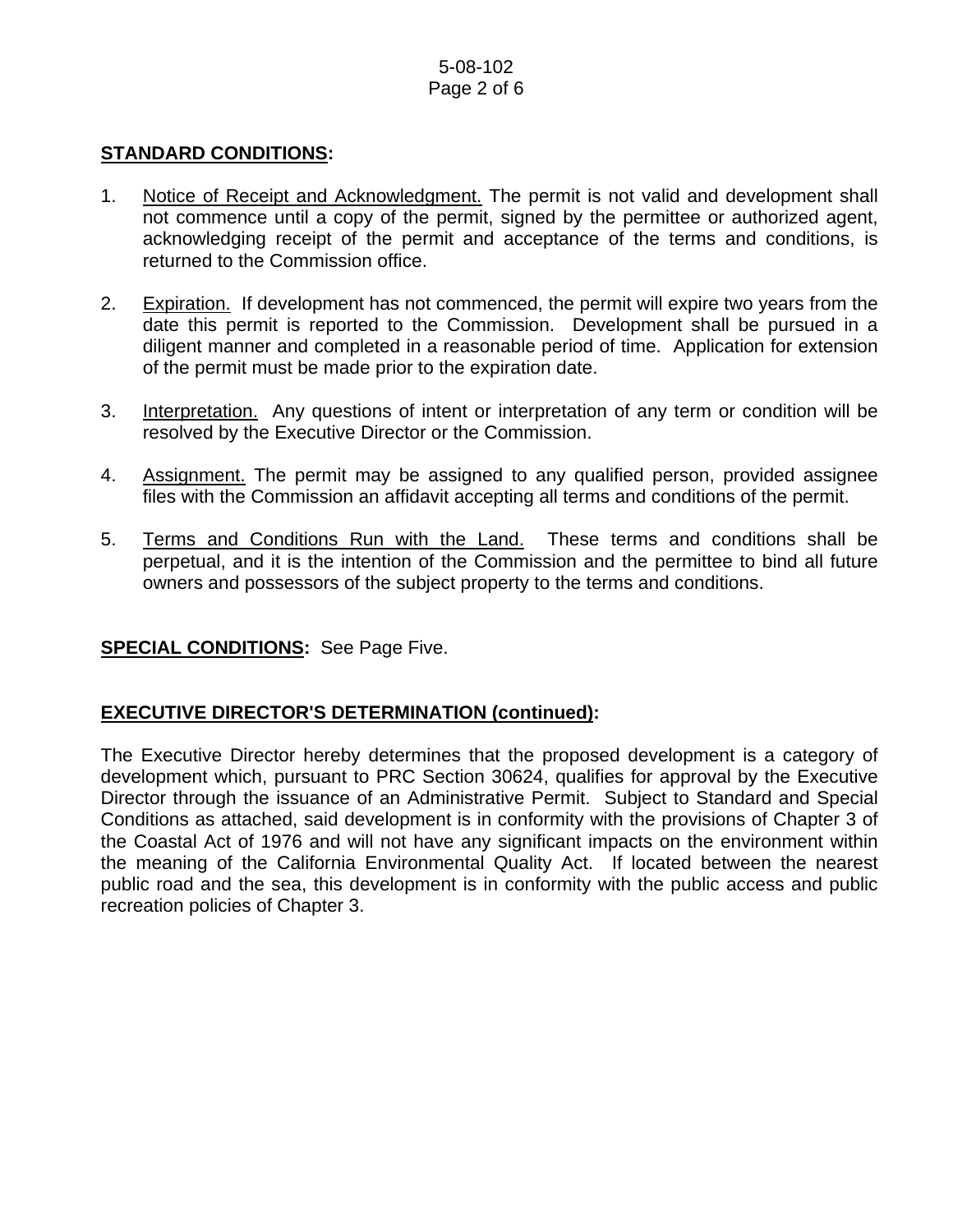#### 5-08-102 Page 3 of 6

# **FINDINGS FOR EXECUTIVE DIRECTOR'S DETERMINATION:**

# **A. Project Description**

The proposed project involves the replacement of a private residential pier and boat dock on Naples Island in southeast Long Beach (See Exhibits). The proposal involves the removal of the existing development at the site, which consists of a 32-foot long pier supported by four concrete piles, a U-shaped dock float and two guide piles, the gangway that connects the dock to the pier, and a small wooden stairway (Exhibit #4). The proposed new development involves the construction of a new pier (twenty feet long including a 10'x 14' pier platform) supported by three fourteen-inch diameter T-piles, installation of a new U-shaped floating dock and three concrete guide piles, and a new 4'x 24' gangway to connect the new pier platform to the new dock (Exhibit #5). A total of six piles are proposed (replacing the six existing piles).

The proposed project is in Alamitos Bay, situated between the fifteen-foot wide public accessway (City right-of-way) that runs along the shoreline and the City Pierhead Line (Exhibit #4). The proposed dock is associated with an adjacent single-family residence and is for boating recreation purposes. The proposed project will not interfere with the fifteen-foot wide public accessway that exists immediately inland of the proposed development in this location (Exhibit #5). No eelgrass disturbance is permitted. Although an underwater survey (conducted by Coastal Resources management, Inc. on July 25, 2008) found a patch of eelgrass growing near the northeastern corner of the project site between the existing dock and extended eastern property line, the proposed project has been designed to avoid any impacts to the mapped eelgrass area. The July 25, 2008 underwater survey found no *Caulerpa taxifolia* (invasive aquatic algae) in the project area.

The proposed new pier and its 10'x 14' pier platform comply with the maximum dimensions set forth by the City's specifications for waterfront structures. The three proposed T-piles that would support the new pier and platform, and the three piles for the dock float, are the minimum size and number necessary for structural stability. The proposed project has received an "Approval in Concept" stamp from the City of Long Beach Planning Department and the City of Long Beach Marine Bureau. The applicant is in the process of applying for a permit from the U.S. Army Corps of Engineers.

# **B. Recreational Marine Resources**

The proposed recreational boat dock development and its associated structures are an allowable and encouraged marine related use. The project design includes the minimum sized pilings and the minimum number of pilings necessary for structural stability. There are no feasible less environmentally damaging alternatives available. As conditioned, the project will not significantly adversely impact eelgrass beds and will not contribute to the dispersal of the invasive aquatic algae, *Caulerpa taxifolia*. Further, as proposed and conditioned, the project, which is to be used solely for recreational boating purposes, conforms with Sections 30224 and 30233 of the Coastal Act.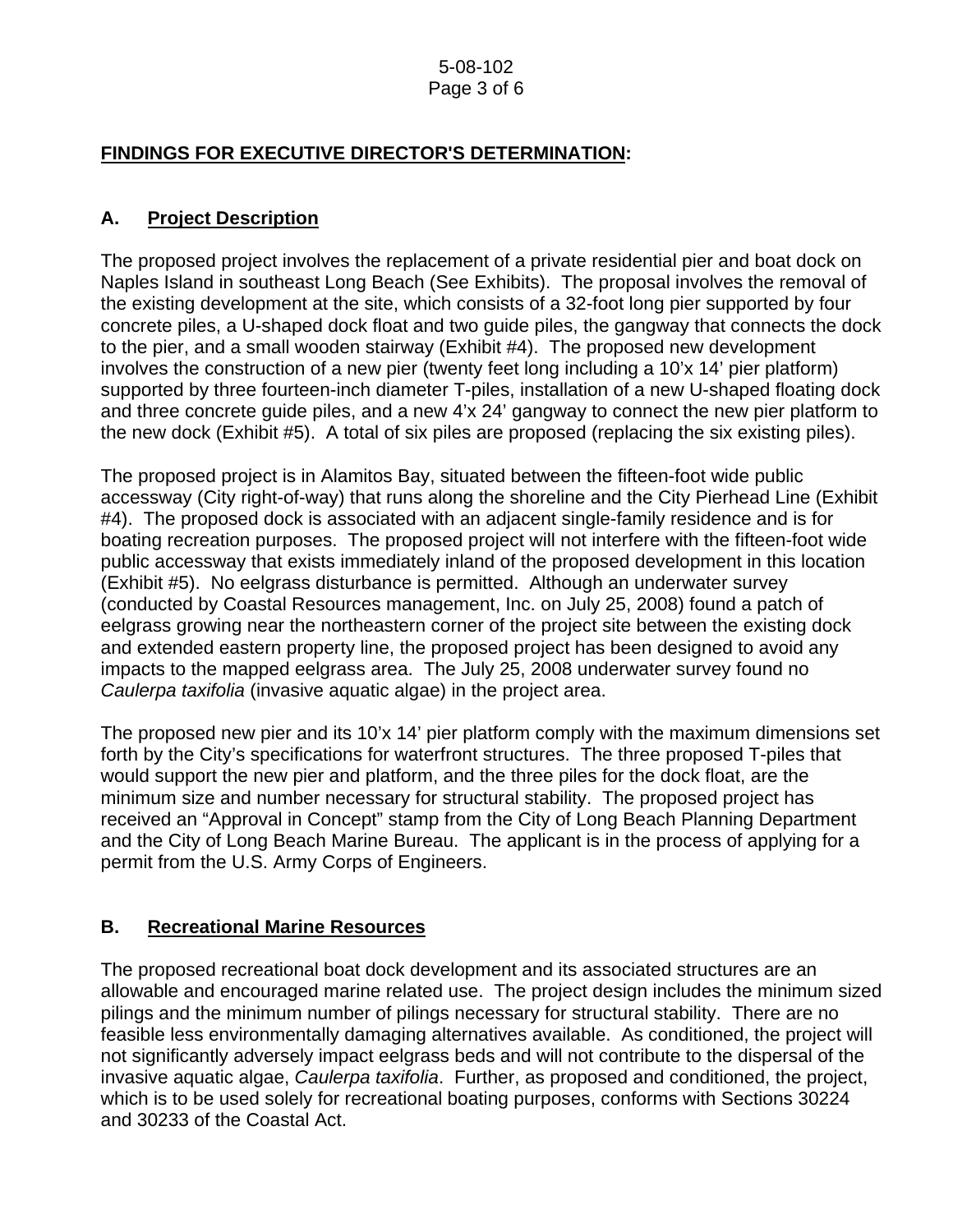# **C. Water Quality**

The proposed dock work will be occurring on or within coastal waters. The storage or placement of construction material, debris, or waste in a location where it could be discharged into coastal waters would result in an adverse effect on the marine environment. To reduce the potential for construction related impacts on water quality, the Commission imposes special conditions requiring, but not limited to, the appropriate storage and handling of construction equipment and materials to minimize the potential of pollutants to enter coastal waters and for the use of on-going best management practices following construction. As conditioned, the Commission finds that the development conforms with Sections 30230 and 30231 of the Coastal Act.

# **D. Public Access**

As conditioned, the proposed development will not have any new adverse impact on public access to the coast or to nearby recreational facilities. Thus, as conditioned, the proposed development conforms with Sections 30210 through 30214, Sections 30220 through 30224, and 30252 of the Coastal Act.

# **E. Local Coastal Program**

A coastal development permit is required from the Commission for the proposed development because it is located within the Commission's area of original jurisdiction. The Commission's standard of review for the proposed development is the Chapter 3 policies of the Coastal Act. The City of Long Beach certified LCP is advisory in nature and may provide guidance. The Commission certified the City of Long Beach LCP on July 22, 1980. As conditioned, the proposed development is consistent with Chapter 3 of the Coastal Act and with the certified LCP for the area.

# **F. California Environmental Quality Act (CEQA)**

As conditioned, there are no feasible alternatives or feasible mitigation measures available which would substantially lessen any significant adverse effect which the activity may have on the environment. Therefore, the Commission finds that the proposed project, as conditioned to mitigate the identified impacts, is the least environmentally damaging feasible alternative and can be found consistent with the requirements of the Coastal Act to conform to CEQA.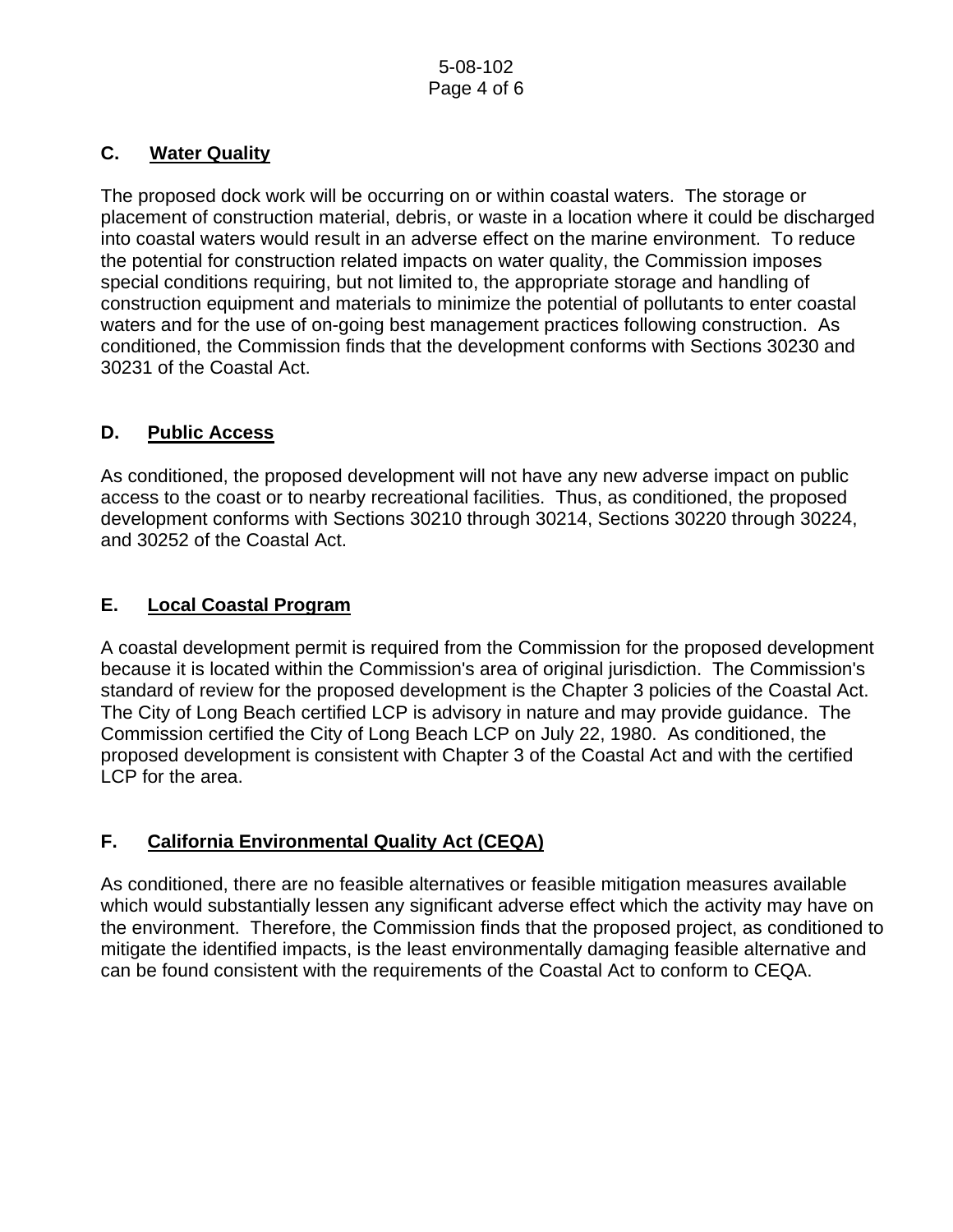#### **SPECIAL CONDITIONS:**

#### **1. Permit Compliance**

 The permitted use of the approved development is for boating related uses only. All development must occur in strict compliance with the proposal as set forth in the application for permit, subject to any special conditions. Any deviation from the approved plans must be submitted for review by the Executive Director to determine whether an amendment to this coastal development permit is required.

## **2. Construction Responsibilities and Debris Removal**

- a) No construction materials, equipment, debris, or waste will be placed or stored where it may be subject to wave, wind, or rain erosion and dispersion.
- b) Any and all construction material shall be removed from the site within ten days of completion of construction and disposed of at an appropriate location.
- c) Machinery or construction materials not essential for project improvements are prohibited at all times in the subtidal or intertidal zones.
- d) Silt curtains will be utilized to control turbidity during removal and placement of all piles. Where permitted, disturbance of the ocean bottom shall be minimized.
- e) Eelgrass shall not be disturbed.
- f) Floating booms will be used to contain debris discharged into coastal waters and any debris discharged will be removed as soon as possible but no later than the end of each day.
- g) Divers will recover non-buoyant debris discharged into coastal waters as soon as possible after loss.
- h) At the end of the construction period, the permittee shall inspect the project area and ensure that no debris, trash or construction material has been left on the shore or in the water, and that the project has not created any hazard to navigation.

#### **3. Best Management Practices (BMP) Program**

By acceptance of this permit, the applicants agree that the long-term water-borne berthing of boat(s) in the approved dock and/or boat slip will be managed in a manner that protects water quality pursuant to the implementation of the following BMPs.

- a) Boat Cleaning and Maintenance Measures:
	- 1. In-water top-side and bottom-side boat cleaning shall minimize the discharge of soaps, paints and debris.
	- 2. In-the-water hull scraping or any process that occurs under water that results in the removal of paint from boat hulls is prohibited. Only detergents and cleaning components that are designated by the manufacturer as phosphate-free and biodegradable shall be used, and only minimal amounts shall be used.
	- 3. The applicant shall minimize the use of detergents and boat cleaning and maintenance products containing ammonia, sodium hypochlorite, chlorinated solvents, petroleum distillates or lye.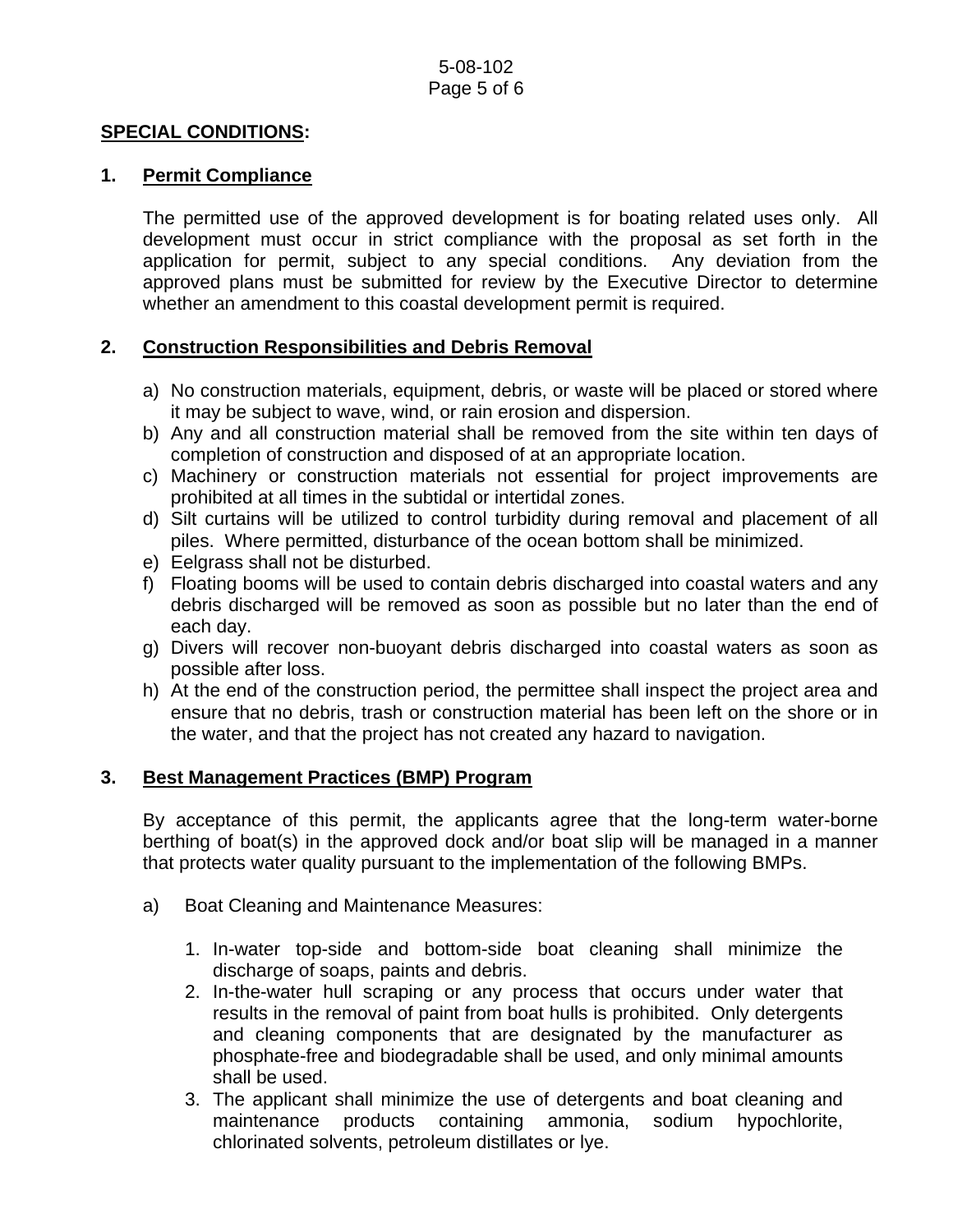b) Solid and Liquid Waste Management Measures:

All trash, recyclables, and hazardous wastes or potential water contaminants, including old gasoline or gasoline with water, absorbent materials, oily rags, lead acid batteries, anti-freeze, waste diesel, kerosene and mineral spirits shall be disposed of in a proper manner and shall not at any time be disposed of in the water or gutter.

c) Petroleum Control Management Measures:

Oil absorbent materials should be examined at least once a year and replaced as necessary. The applicant shall recycle the materials, if possible, or dispose of them in accordance with hazardous waste disposal regulations. The boaters are encouraged to regularly inspect and maintain engines, seals, gaskets, lines and hoses in order to prevent oil and fuel spills. Boaters are also encouraged to use preventive engine maintenance, oil absorbents, bilge pump-out services, or steam cleaning services as much as possible to clean oily bilge areas. Clean and maintain bilges. Do not use detergents while cleaning. The use of soaps that can be discharged by bilge pumps is discouraged.

#### **4. Public Access along the Waterway**

The applicants shall not interfere with public access along the right-of-way and shoreline area located seaward of the applicants' private property.

## **ACKNOWLEDGMENT OF PERMIT RECEIPT/ACCEPTANCE OF CONTENTS:**

\_\_\_\_\_\_\_\_\_\_\_\_\_\_\_\_\_\_\_\_\_\_\_\_\_\_\_\_ \_\_\_\_\_\_\_\_\_\_\_\_\_\_\_\_\_\_\_\_\_\_

I/We acknowledge that I/we have received a copy of this permit and have accepted its contents including all conditions.

Applicants' Signature Date of Signing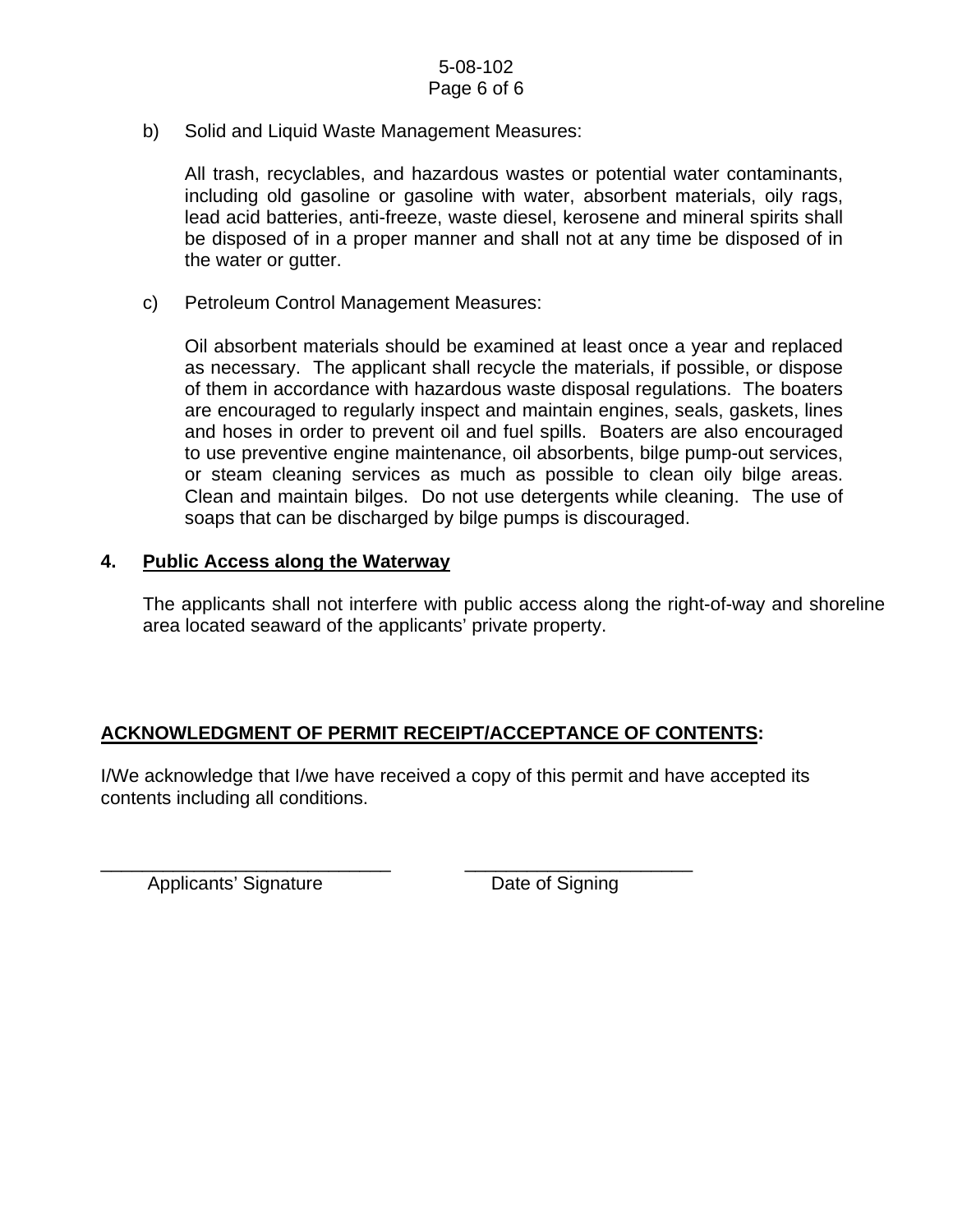# **City of Long Beach**

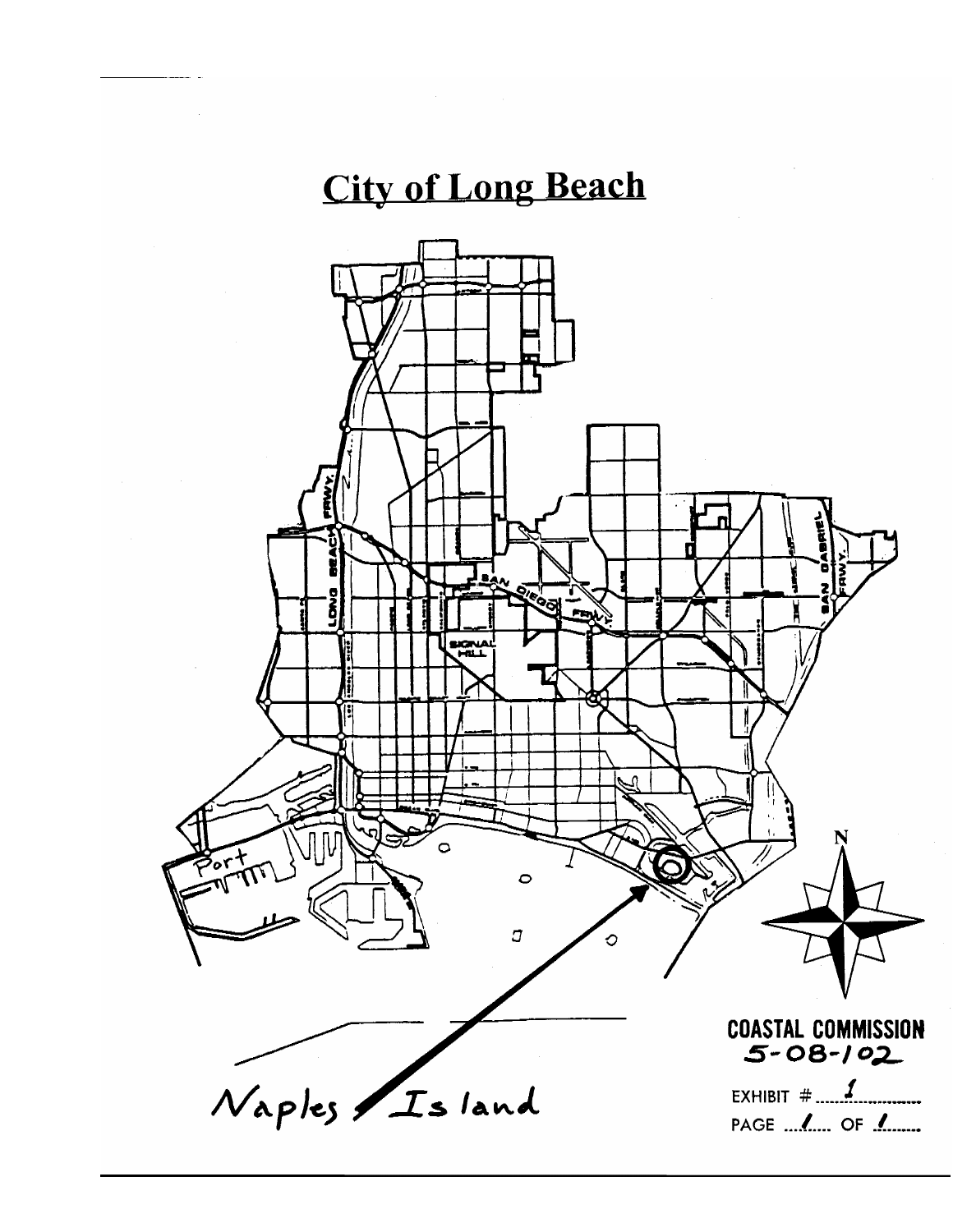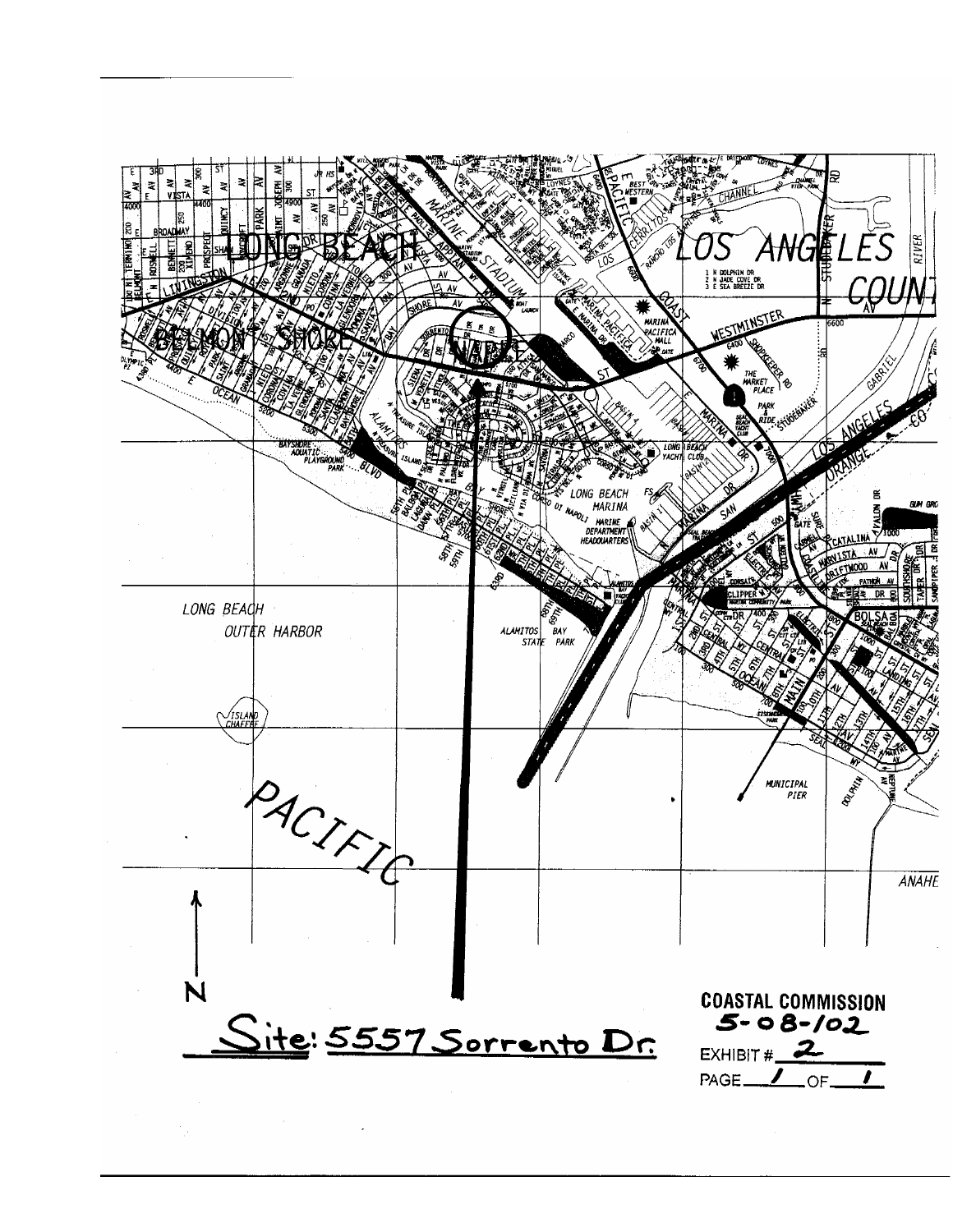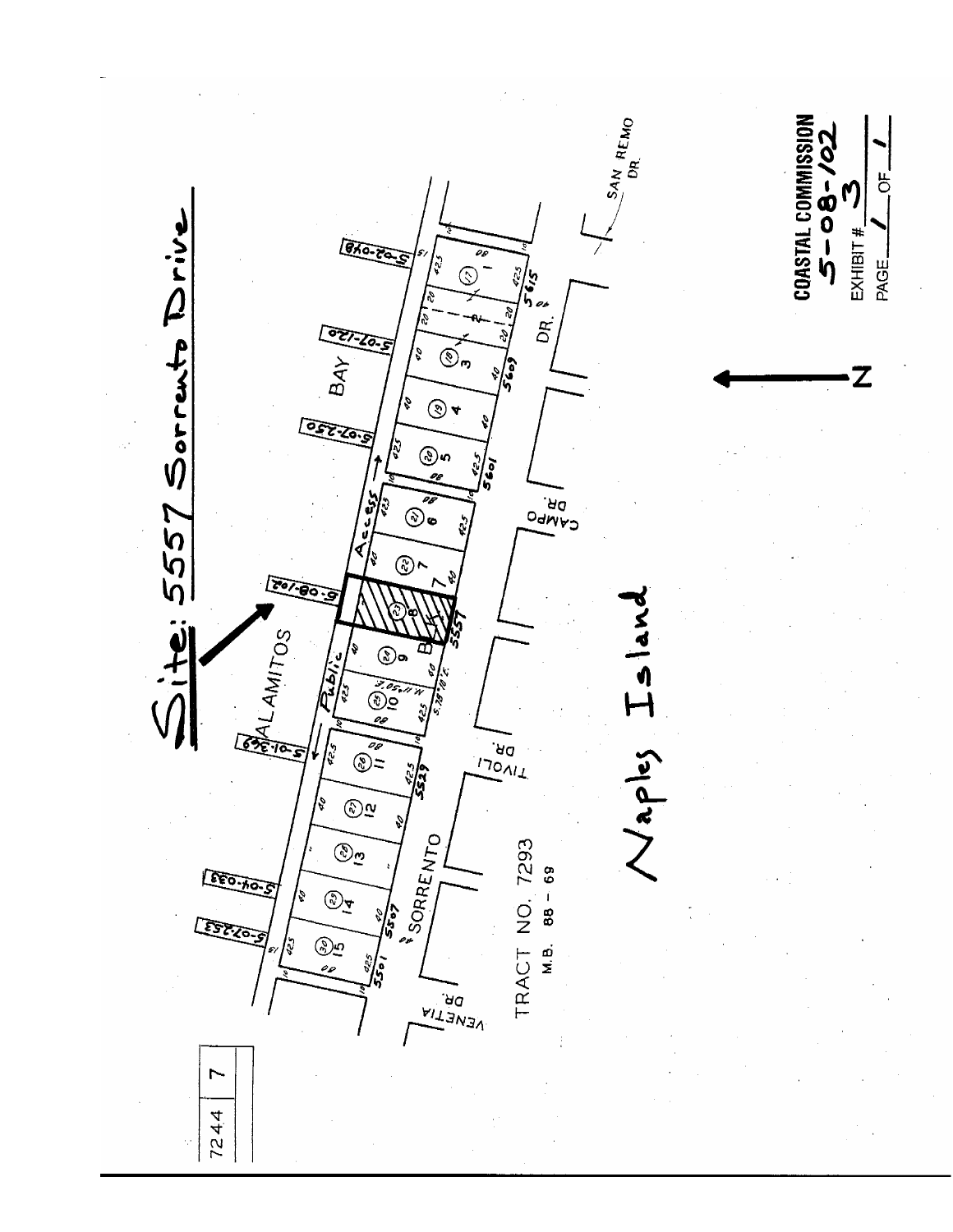